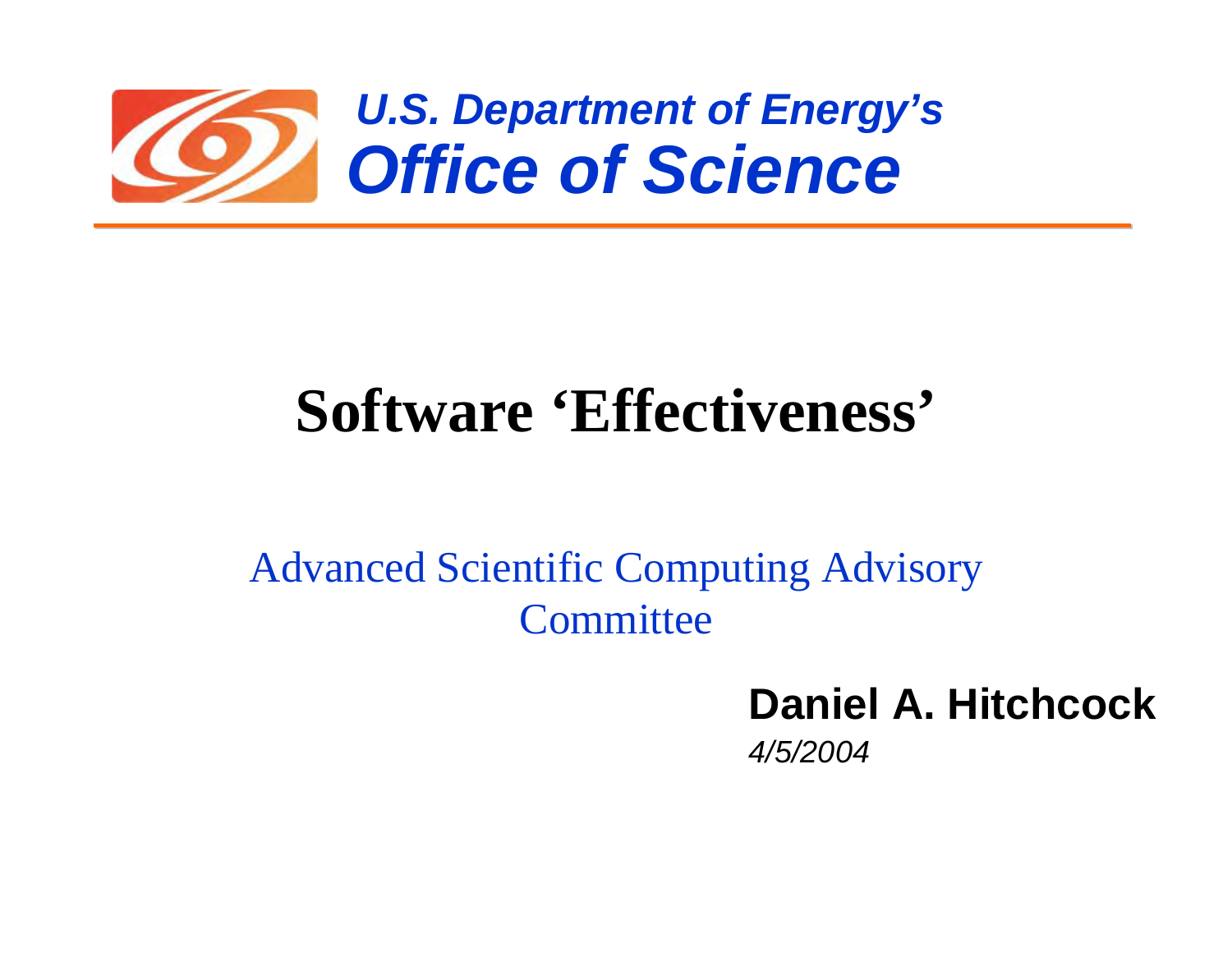

**Improve Computational Science Capabilities.** Average annual percentage increase in the computational effectiveness (either by simulating the same problem in less time or simulating a larger problem in the same time) of a subset of application codes within the Scientific Discovery through Advanced Computing (SciDAC) effort.  $FY05 - >50\%$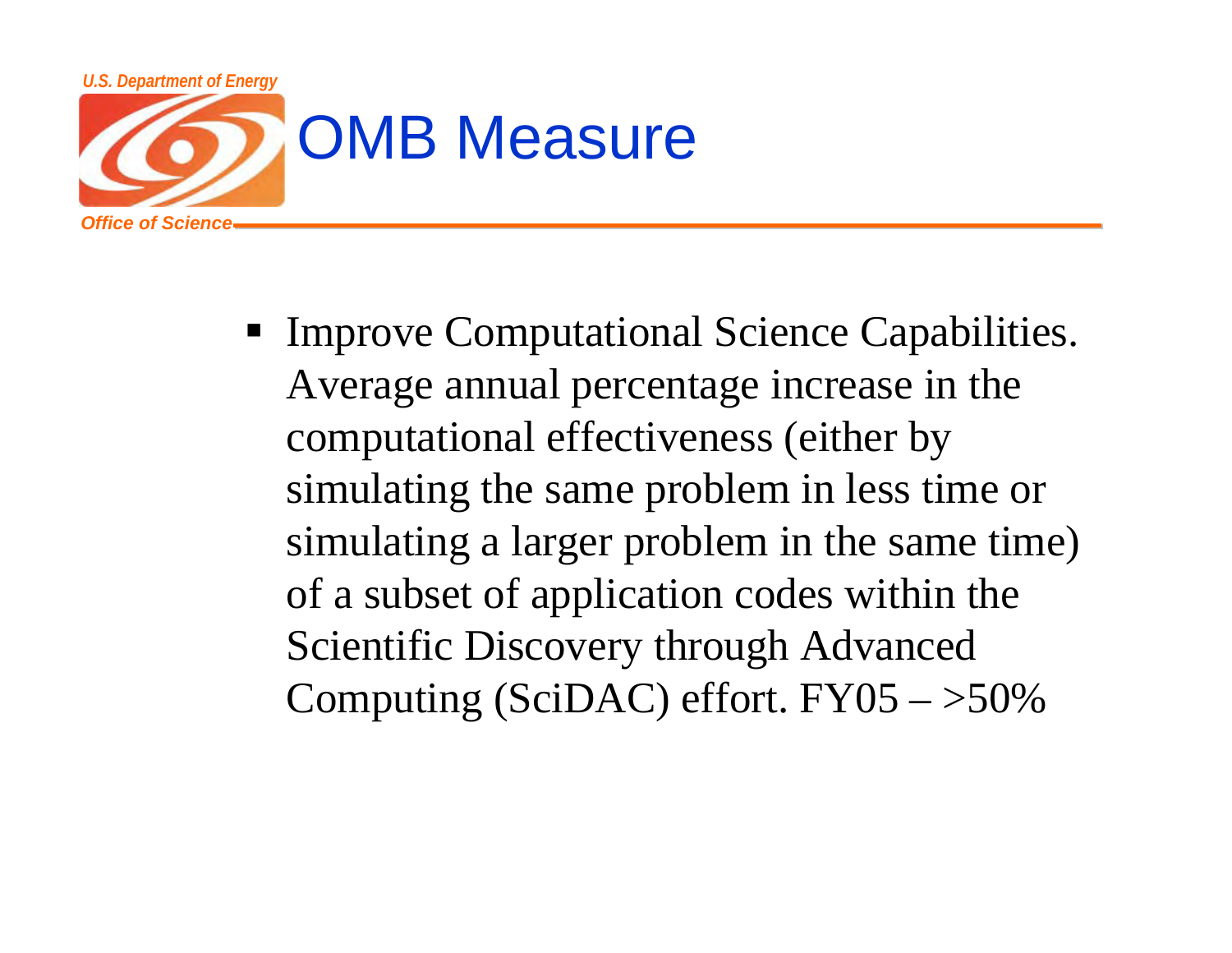

- ш AGILE-BOLTZTRAN – time to solution for a baseline run of size 8x12x100 (8 angles, 12 energy groups, and a spatial resolution of 100).
- $\blacksquare$  BEAMBEAM3D – total computational effort achievable in the simulation, represented by the product of the number of particle-turns, the number of collisions per turn, and the square of the number of longitudinal slices.
- AMR Combustion – the product of the number of chemical reactions simulated times the number of effective zones, a measure of the effective resolution achieved throughout the computational domain.
- П NIMROD – the time required for simulation of the nonlinear tearing evolution over the transport timescale.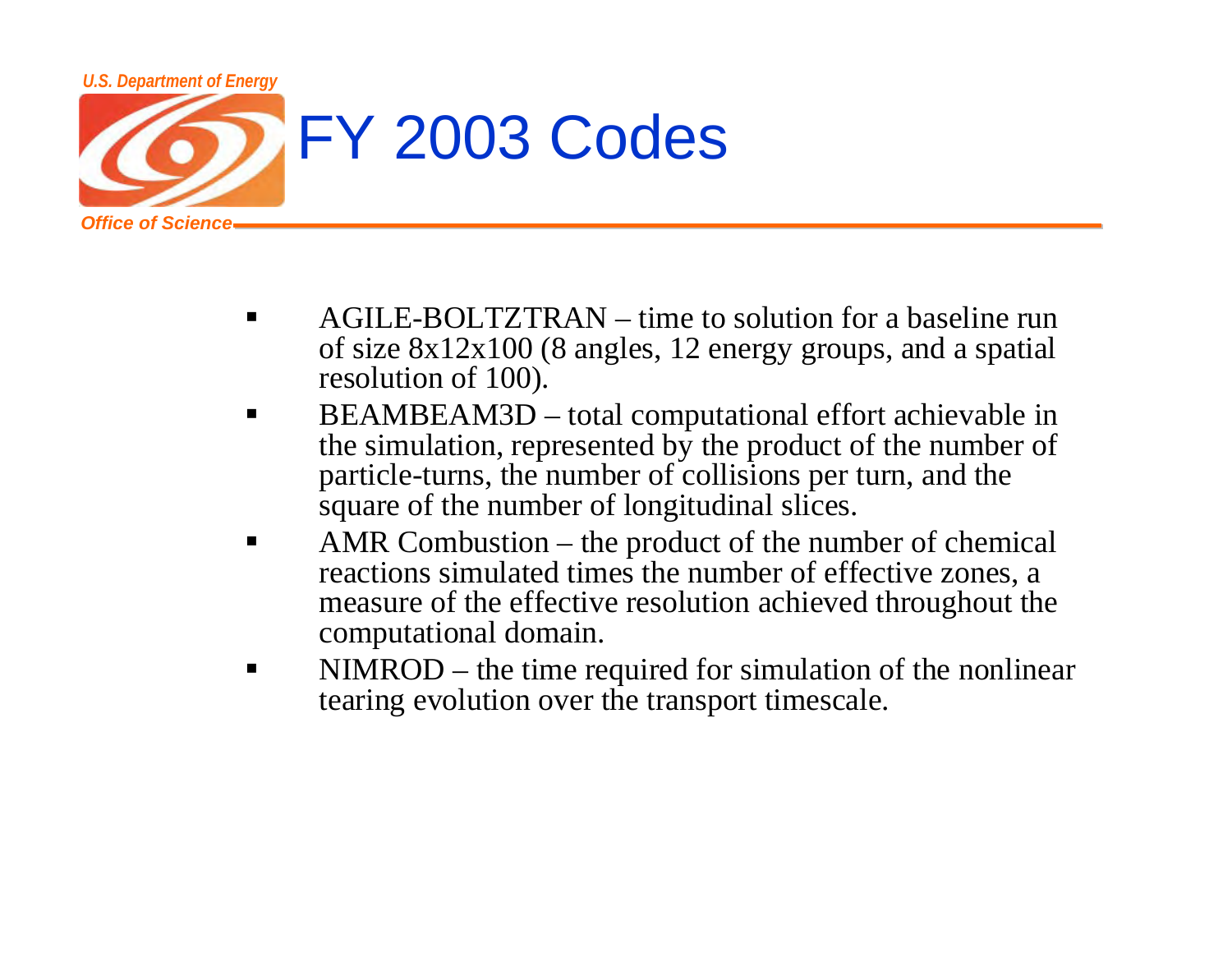

- п AGILE-BOLTZTRAN. Simulation time in 2002: 4 weeks. Simulation time in 2003: 4 days. Improvement in effectiveness: 700%
- N. **AGILE-BOLAMBEAM3D. Maximum computational effort** in 2002: 1011. Maximum computational effort in  $2003: 1012.$  Improvement in effectiveness: 1,000%.  $B_{2}$  maximum computational effort in 2003: 1012. In effective in 2003: 1012. Improvement in effectiveness: 1012. Improvement in effort in effectiveness: 1012. Improvement in effectiveness: 1012. Improvement in effective
	- п AMR Combustion. Reactions x zones in 2002: 3.5x108. Reactions x zones in 2003: 3.7x1010. Improvement in effectiveness: 10,571%.
	- $\blacksquare$  NIMROD – Simulation time in 2002: 5.5 days. Simulation time in 2003: 2 days. Improvement in effectiveness: 275%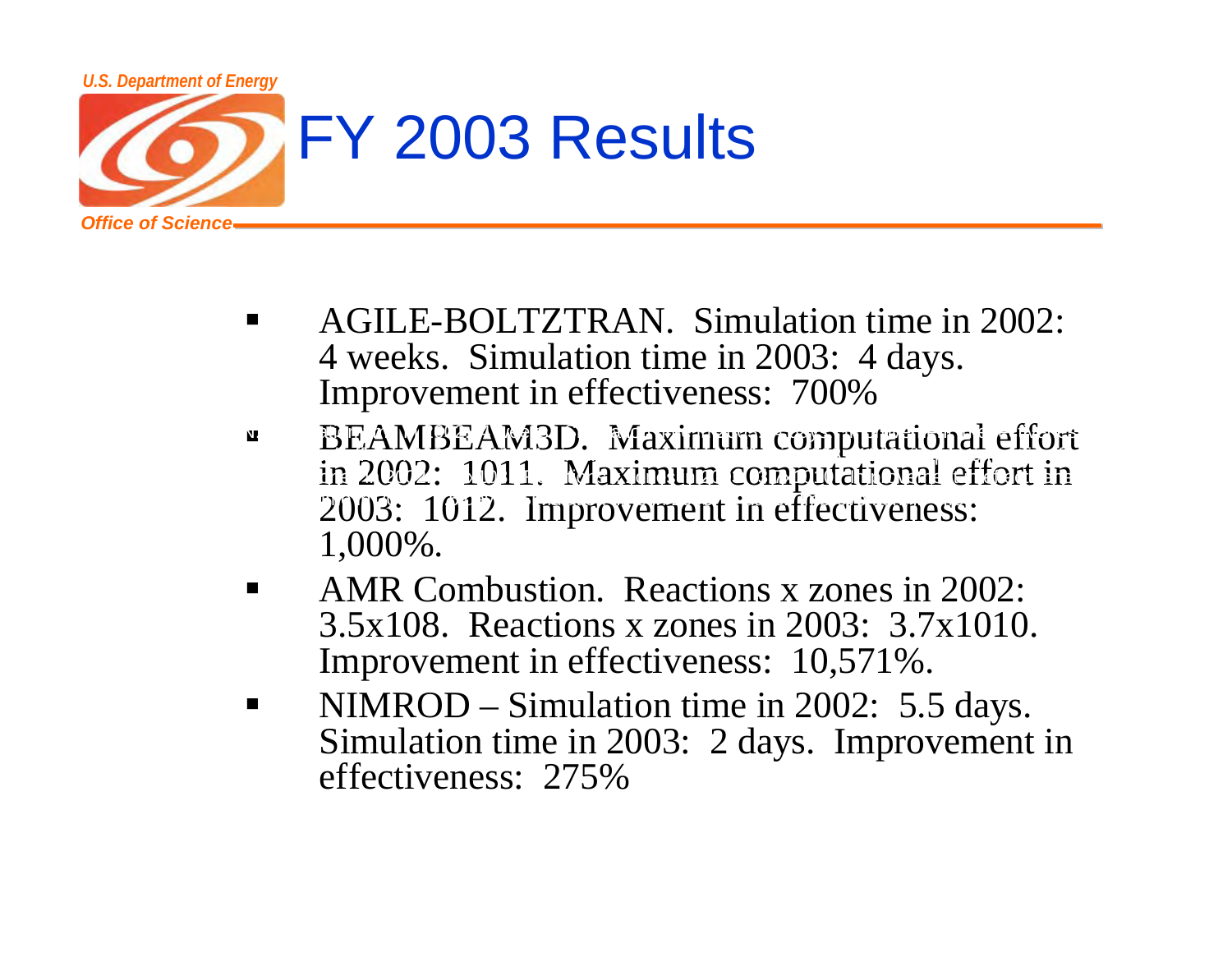

- Global Climate CCSM
- Shell Model Monte Carlo (SMMC)
- Virginia Hydrodynamics 1 (VH-1)
- The MILC Code (QCD)
- Parallel R-Matrix with Pseudostates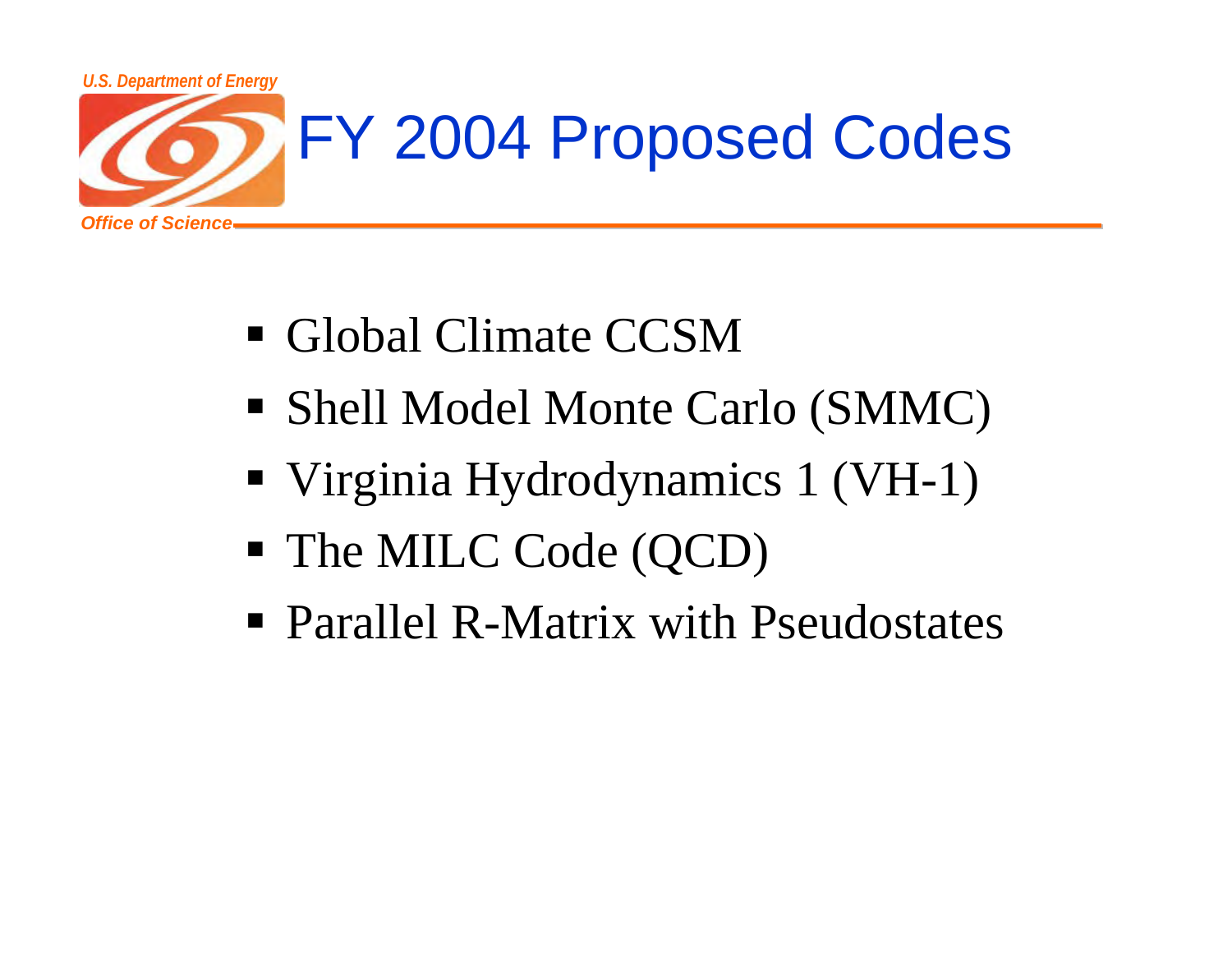

- Ш The scientific objectives of the CCSM program are as follows:
	- П Develop and continuously improve a comprehensive climate modeling system that is at the forefront of international efforts to understand and predict the behavior of Earth's climate.
	- $\blacksquare$  Use this modeling system to investigate and understand the mechanisms that lead to interdecadal, interannual, and seasonal variability in Earth's climate.
	- $\blacksquare$  Explore the history of Earth's climate through the application of versions of the CCSM suitable for paleoclimate simulations.
	- $\blacksquare$  Apply this modeling system to estimate the likely future of Earth's environment in order to provide information required by governments in support of local, state, national, and international policy determination.
- $\blacksquare$ DOE Contacts:
	- $\blacksquare$  John Drake, Oak Ridge National Laboratory, drakejb@ornl.gov Robert Malone, Los Alamos National Laboratory, rcm@lanl.gov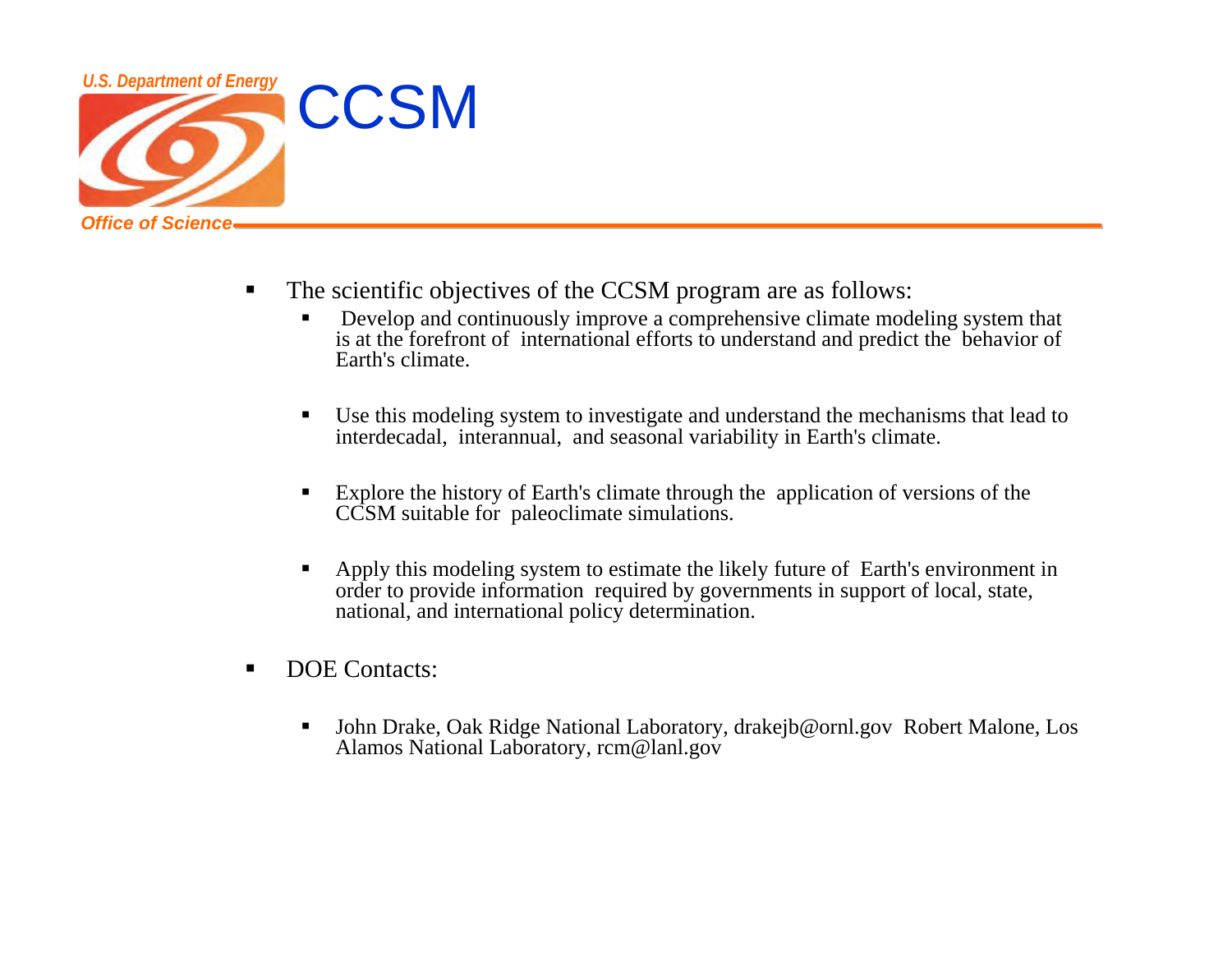

- П The Shell Model Monte Carlo (SMMC) code will be used to investigate thermal properties of nuclei in the mass 80-120 region. Nuclei in this region, exhibit extremely interesting pairing and shape transitions as a function of increasing temperature. This nuclear region also plays an important role in the electron-capture and neutrino-nucleus scattering that occurs during the core collapse of type II supernovae. We will investigate these phenomena using quantum Monte Carlo algorithms adapted to the nuclear shell model. Our code currently runs on platforms at NERSC and ORNL and is naturally parallel. The per-processor speed of the code is 350 MFlops on Seaborg at NERSC, and scales naturally to as many processors as are needed for a particular application.
- Ш Contact information:
	- $\blacksquare$ David J. Dean
	- $\blacksquare$ Physics Division
	- П Oak Ridge National Laboratory
	- $\blacksquare$ Oak Ridge, TN 37831-6373
	- $\blacksquare$ deandj@ornl.gov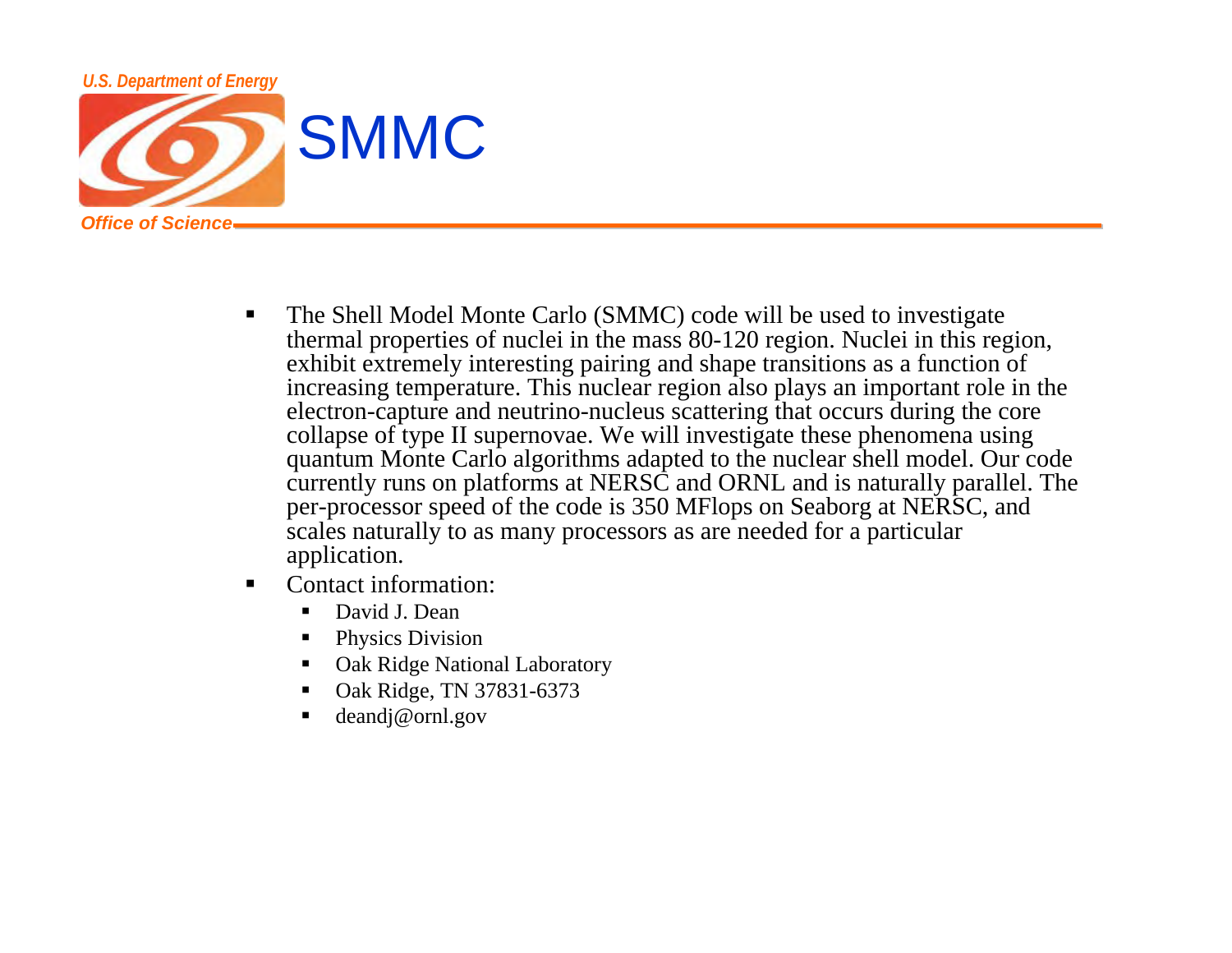

- $\blacksquare$  Description of the Code: VH-1 is a three-dimensional, PPM hydrodynamics code capable of simulating three-dimensional turbulent stellar flows with high accuracy and little dissipation (in other words, it is able to track features very well over long simulations).
- $\blacksquare$  Description of the Problem: Three-dimensional simulations of "accretion" disks around black holes. The spiraling inflow of material onto a central black hole is likely a key part of the central engine for a class of core collapse supernovae that are hyperenergetic ("hypernovae") and associated with gamma ray bursts. High-resolution, three-dimensional simulations to understand this inflow are critical in order to eventually understand this central engine and the associated supernova mechanism and gamma ray bursts.
- $\blacksquare$  Contact:
	- $\blacksquare$ Professor John Blondin
	- n North Carolina State University
	- $\blacksquare$ john\_blondin@ncsu.edu
	- $\blacksquare$ (919) 515-7096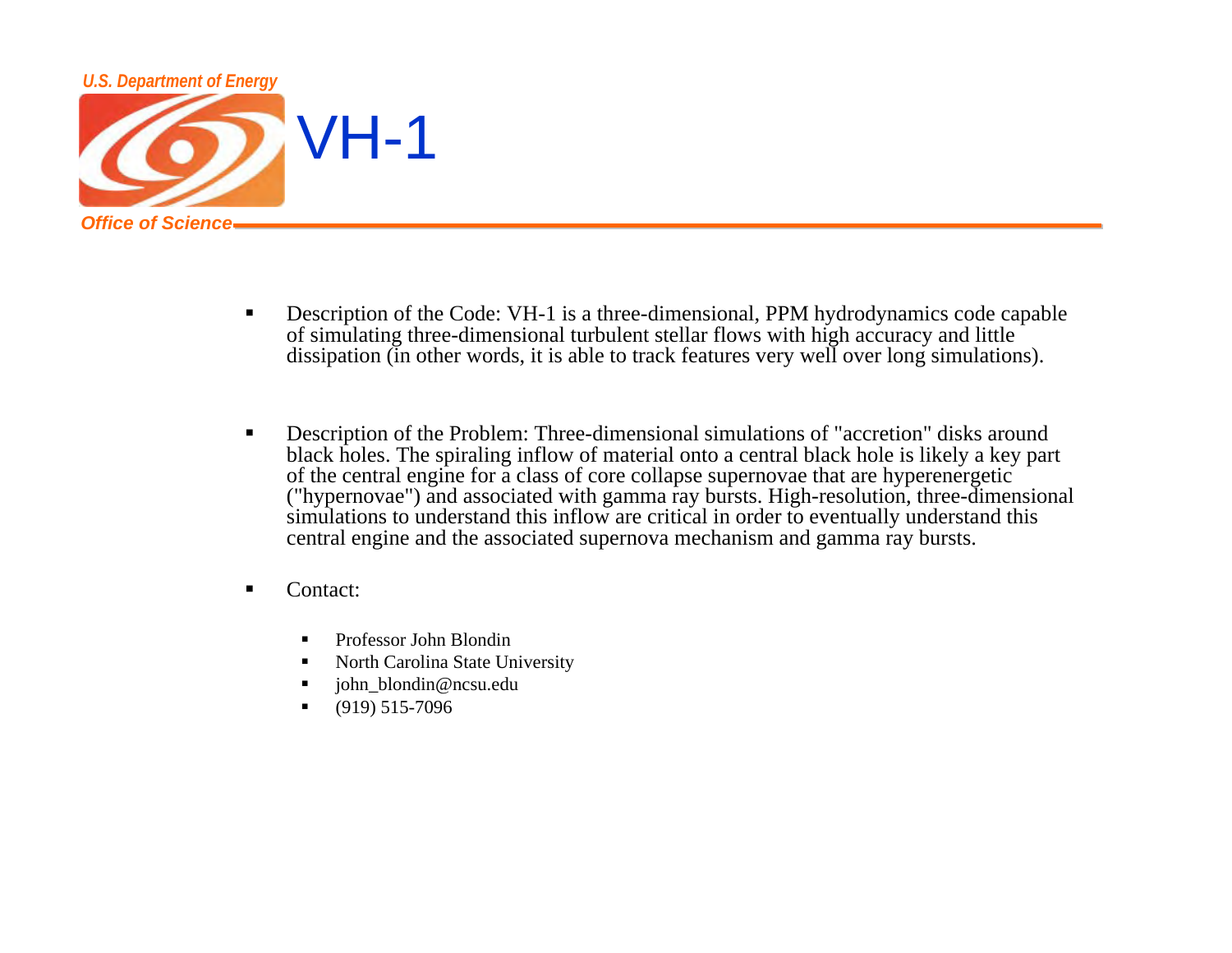

- The MILC Code: This code, which is publicly available, has been in existence for over fifteen years. It is highly portable, and has run on virtually all computers available to members of the academic community during its lifetime. It is written in C. Compiler options allow the user to choose among MPI, a number of proprietary message passing packages, and the new QCD API message passing interface, QMP. Compiler options also allow the user to choose different formulations of QCD on the lattice, different algorithms for carrying out the simulations, and a wide variety of different physics applications. Since the start of the SciDAC Program, the performance of this code has been significantly enhance, and its applicability extended to the latest in the line of special purpose computers designed at Columbia University, the QCDOC.
- Contact person: Robert Sugar